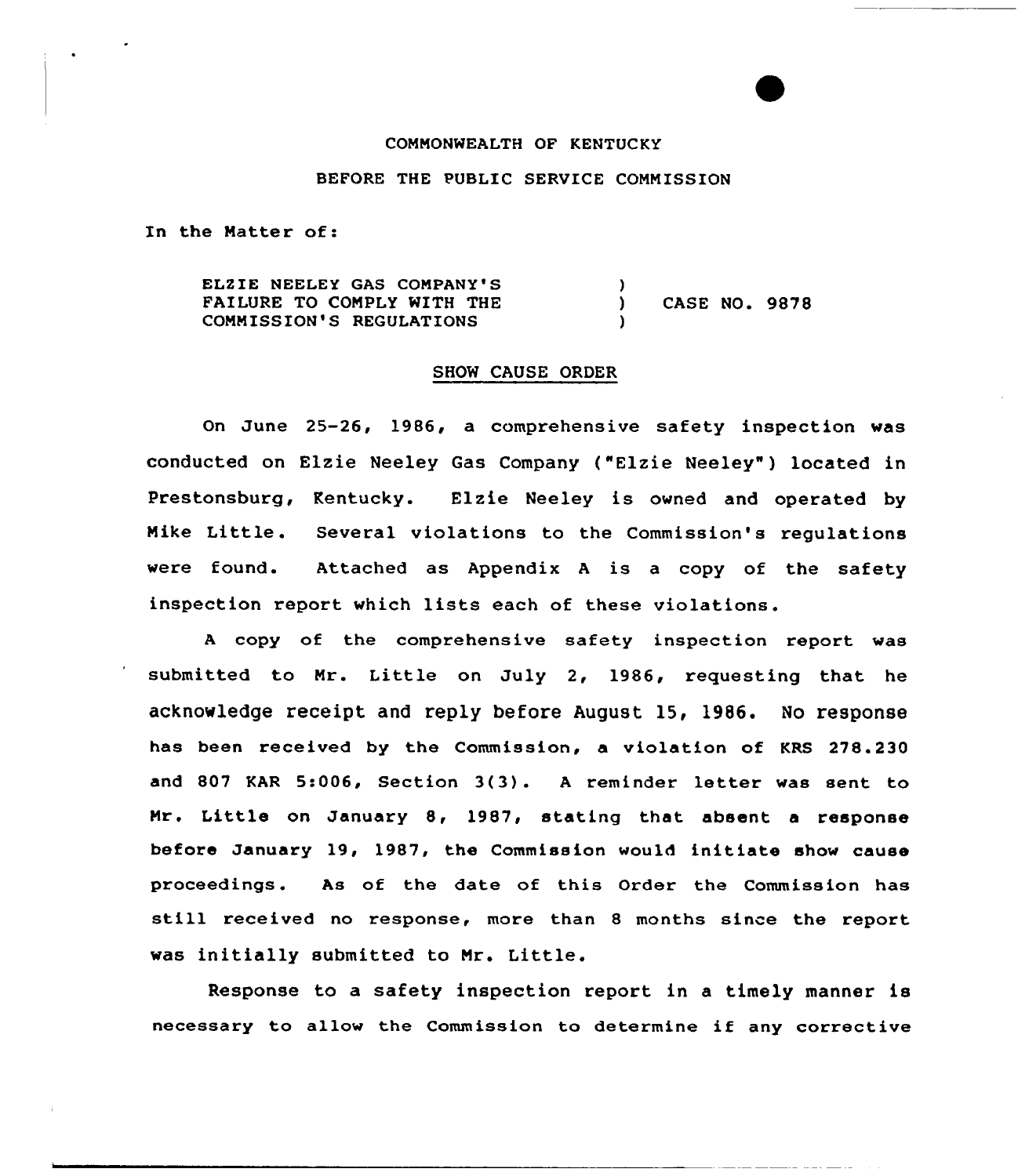action has been taken, or when the corrective action is scheduled, and if any follow-up action may be necessary. It also demonstrates a good faith effort on the operator's part to comply with the regulations. In this instance a follow-up inspection was conducted on November ll, l986, through which it was determined that most of the deficiencies cited in June 1986 had been corrected. Nr. Little has made no effort to advise the Commission of the status of compliance nor requested any extension of time to reply. Only through the Commission's own initiative has Elzie Neeley's degree of compliance been determined.

Due to Nr. Little's unwillingness to comply with the regulations regarding response to a Commission report, the Commission finds it necessary for Mr. Little to demonstrate why he need not comply with KRS 278.230 and the Commission's regulation and why he should not be fined for the violation.

IT IS THEREFORE ORDERED that Elzie Neeley shall appear before the Commission on April 9, 1987, at 10:30 a.m., Eastern Standard Time, in the Commission's offices, Frankfort, Kentucky, to show cause why it should not be fined pursuant to KRS 278.990 for violating KRS 278.230 and 807 KAR 5:006, Section 3(3), and to demonstrate what corrective action it intends to take to comply with the regulation.

 $-2-$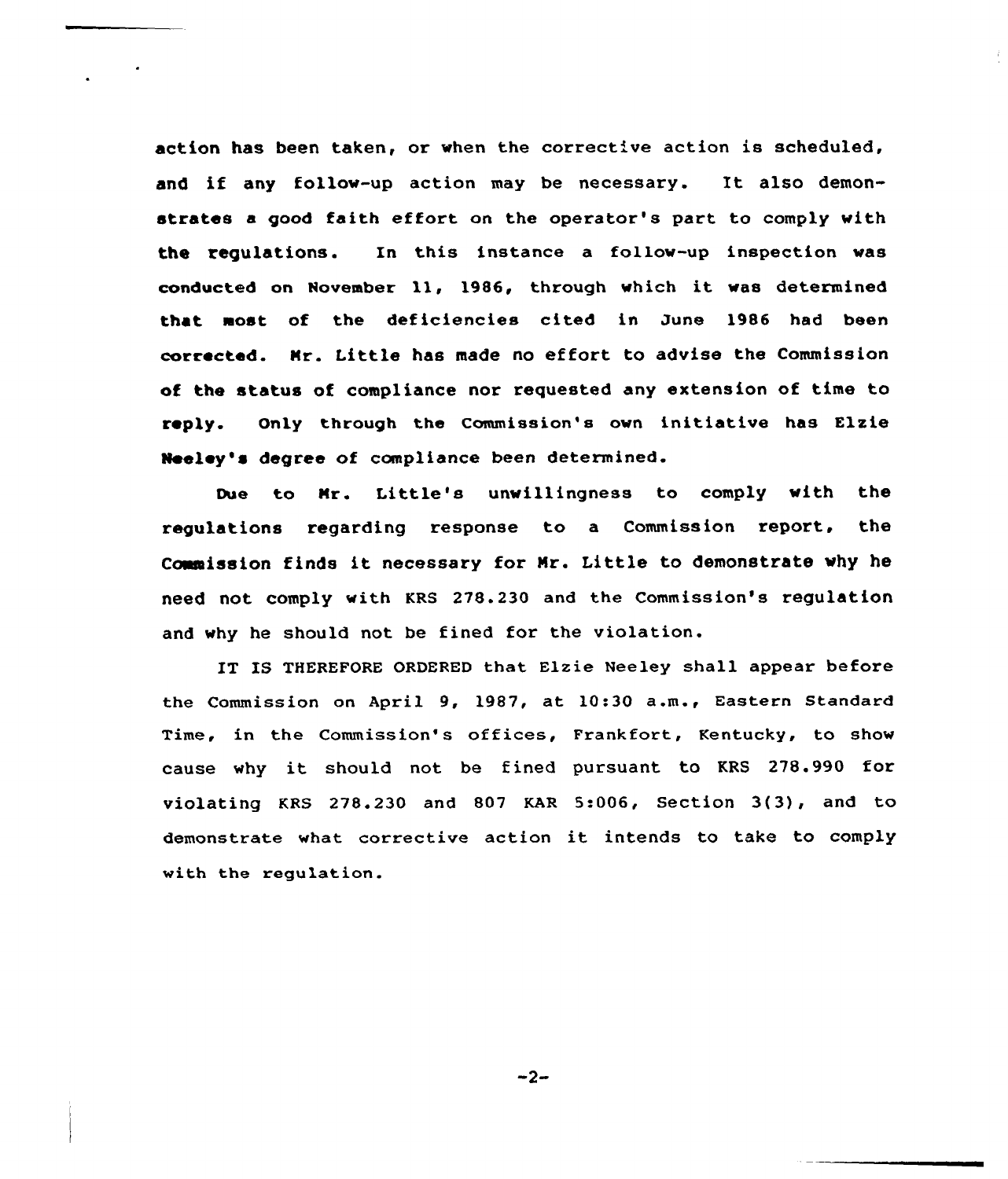Done at Frankfort, Kentucky, this 10th day of March, 1987.

 $\frac{1}{1}$ 

 $\alpha$  , and  $\alpha$  , and  $\alpha$  , and  $\alpha$ 

PUBLIC SERVICE COMMISSION

Vote Chairman<br>Sensi Nelellain Commissione

ATTEST:

Executive Director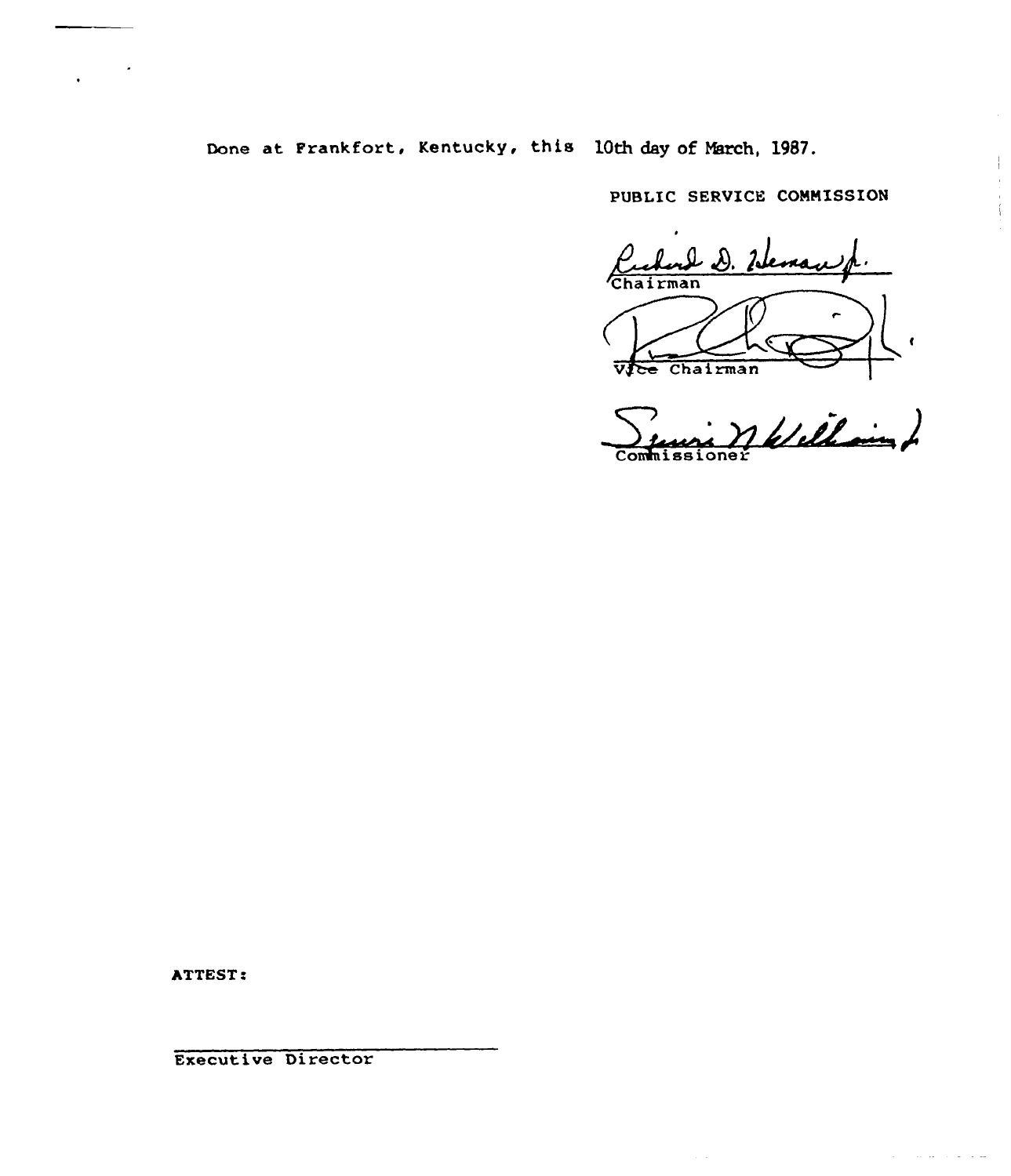

**COMMONWEALTH OF KENTUCKY** PUBLIC SERVICE COMMISSION **730 SCHENKEL LANE** POST OFFICE BOX 615 FRANKFORT, KY. 40602 (502) \$64.1940

July 2, 1986

Nr. Nike Little, President Elxie Heeley Gas Company P. O. Box 69 Melvin, Kentucky 41650

Dear Mr. Little:

Enclosed is a copy of the recent compxehensive inspection report of the Elxie Neeley Gas Company as performed by oux staff.

Please acknowledge receipt and reply before August 15, 1986, as requested in the recommendations of the Report.

If you have any questions or need additional information please contact Nark Rogers at 502-564-4309.

Sincerely,

Le Il. Khon

Claude G. Rhorer, Jr., Director<br>Division of Utility Engineering and Servicee

 $\ldots$ 

 $\sim 10^{11}$  m  $^{-1}$ 

 $\mathcal{L}^{\text{max}}$  and

and the contract and the contract of

CGR/NLR/lr

Enclosure

 $\bar{1}$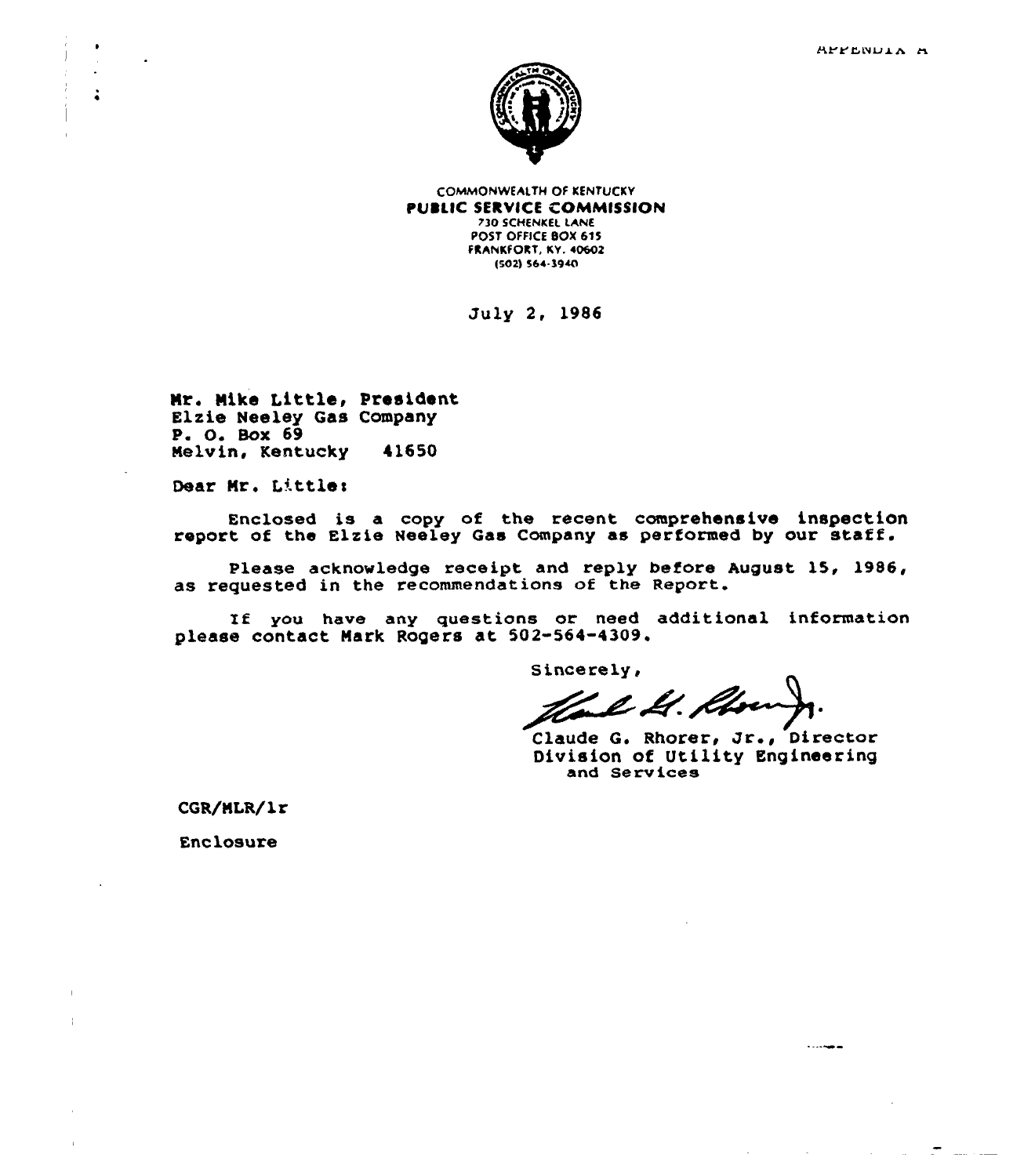## REPORT

TO: Claude G. Rhorer, Jr., Director UK. Division of Utility Engineering and Services E. Scott Smith, Chief Engineer  $\mathscr{U}$ THRU: Larry L. Amburgey, Investigator Supervisor  $\mathcal{U}$ M. L. Rogers, Utility Investigator  $m$ PRON: DATE: July 2, 19S6 Comprehensive Inspection of Elxie Neeley Gas Company, RE:

### BRIEF

Goble-Roberts Addition, Prestonsburg, KY

On June 25 and 26, 1986, Staff Investigator R. E. Bruflat and <sup>I</sup> inspected Elzie Neeley Gas Company (Elxie Neeley) . This inspection was conducted in accordance with our goal of inspecting each jurisdictional gas utility annually.

Elxie Neeley is a small intrastate natura1 gas distribution utility operating in Kentucky. The Kentucky PSC inspects all jurisdictional gas facilities in Kentucky for compliance with the safety and service regulations.

#### INSPECTION

On June 25, 1986, Mr. Bruflat and I met with Nike Little at Prestonsburg, Kentucky. At. this time Mr. Little and I toured the Elxie Neeley system, starting at the purchase station through the residential areas including the master meter station for a housing project. On June 26, 1986, we met with Nr. Little in his office at Nelvin, Kentucky, where we reviewed the maps and records of Elxie Neeley.

 $\cdots$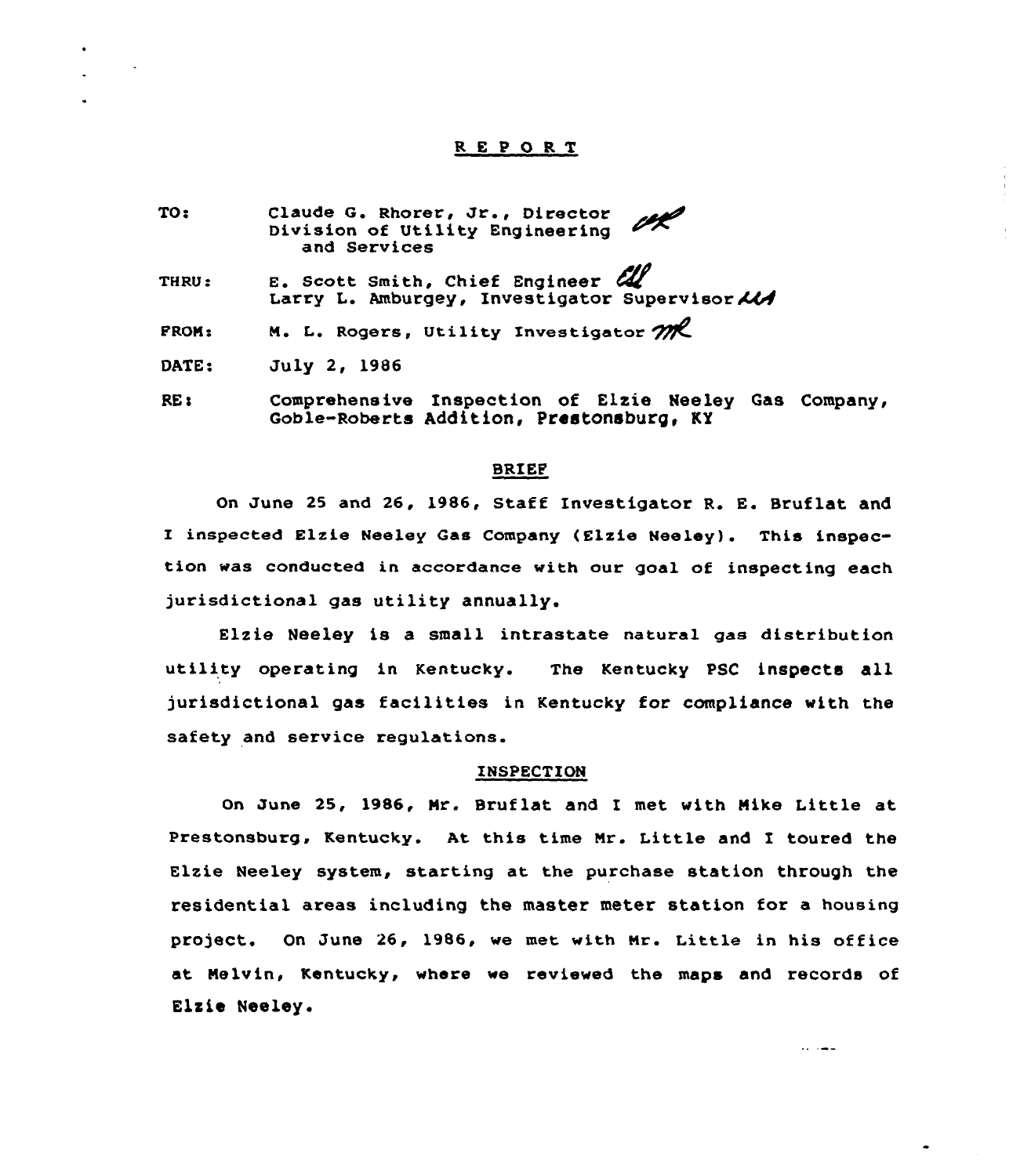REPORT - Elzie Neeley Gas Company Page Two July 2, 1986

Elzie Neeley has approximately 95 percent plastic pipe in its system. The small percentage of steel has no corrosion control. The scheduled replacement in 1985 of the steel has not been done. See attached letter dated November 21, 1985, from Nike Little, also letter dated February 28, 1985.

#### FINDINGS

After a review of past inspection reports and the safety inspection form used during my investigation the following deficiencies or violations exist at Elzie Neeley:

- 1. There is no corrosion control program on this system, therefore no records exist, and there is no qualified person to implement such a program. [807 KAR  $5:022$ , Section  $10(1)$  and  $(3)$ ] This is a repeat violation from the last two inspections.
- 2. Exterior shut off valve at purchase station needs to be located and marked (heavy brush area).
- 3. All meter sets at the south end of the system show atmospheric corrosion and need to be painted. 1807 KAR 5:022, Section 9(20)]
- 4. Riser on L.V.M. at the housing project shows excessive corrosion.
- 5. Meter records on forms furnished by meter tester, all meter information should be on meter history

 $\overline{a}$ 

and a concentration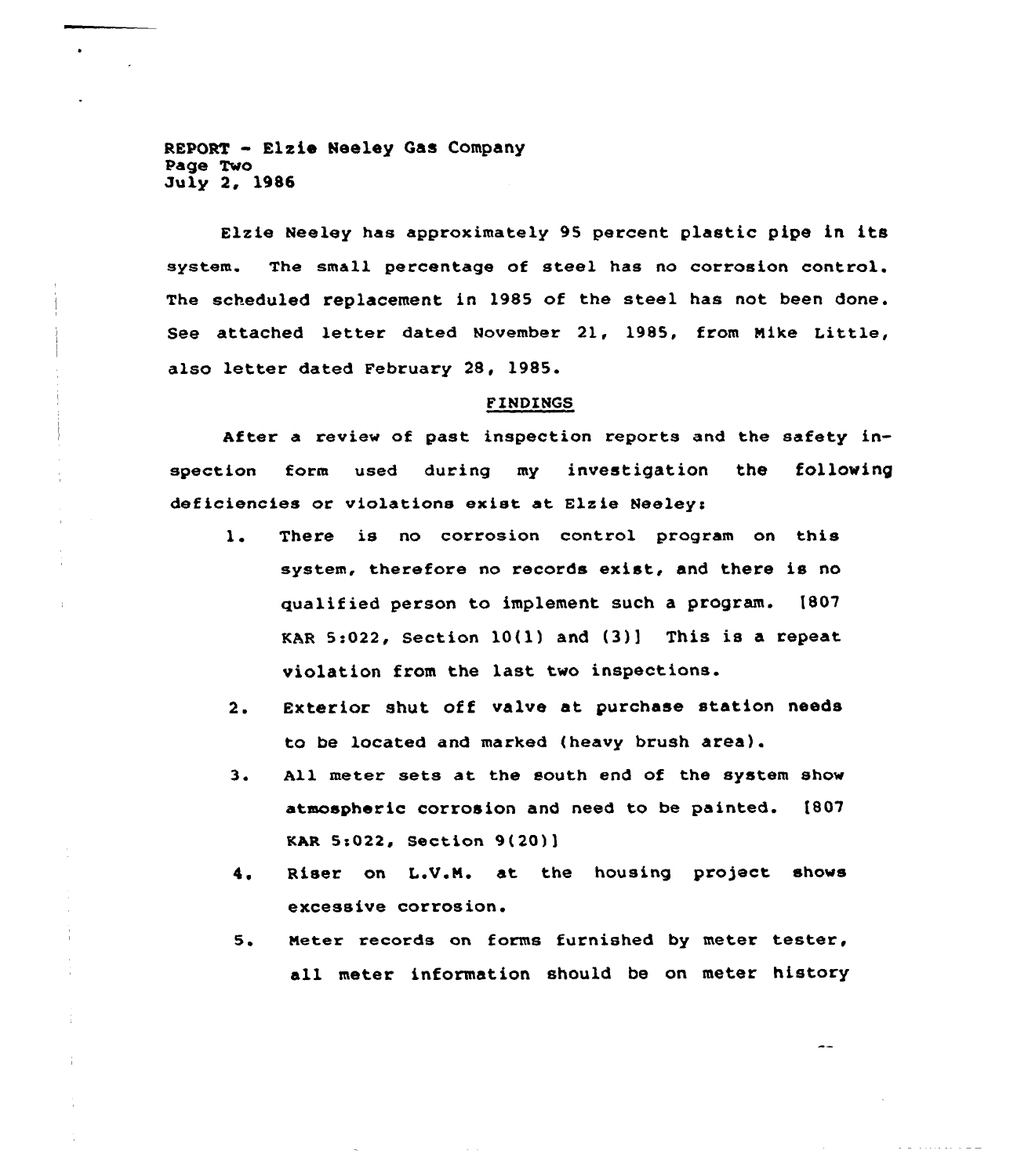REPORT - Elzie Neeley Gas Company Page Three July 2, 1986

> cards, numerically arranged and classified. [807 KAR 5:006, Section 15]

6. Operating and Maintenance Plan's pages need proper identification, such as page number, form number or exhibit number and date.

### RECOMMENDATlONS

It is recommended that Elzie Neeley:

- l. Send <sup>a</sup> schedule of when total system replacement with plastic will be completed, or when corrosion control protection will be installed.
- 2. Replace corroded riser on Naster Neter.
- 3. Locate and mark the exterior valve at purchase station.
- I. Paint all aeter seta in south end of system.
- 5. Use standard meter history cards.
- 6. Number and date operating and maintenance plan's pages.

Finally it is recommended that a copy of this report be sent to Elsie Neeley directing it to submit by hugust 15, 1986, <sup>a</sup> compliance schedule of all above listed deficiencies.

Respectfully Submitted,

 $\bullet$  .

ML Corporation<br>Marcus L. Rogers<br>Utility Investigator

NLR/lr Attachments

<u>Andre Barbara e la provincia de la pro</u>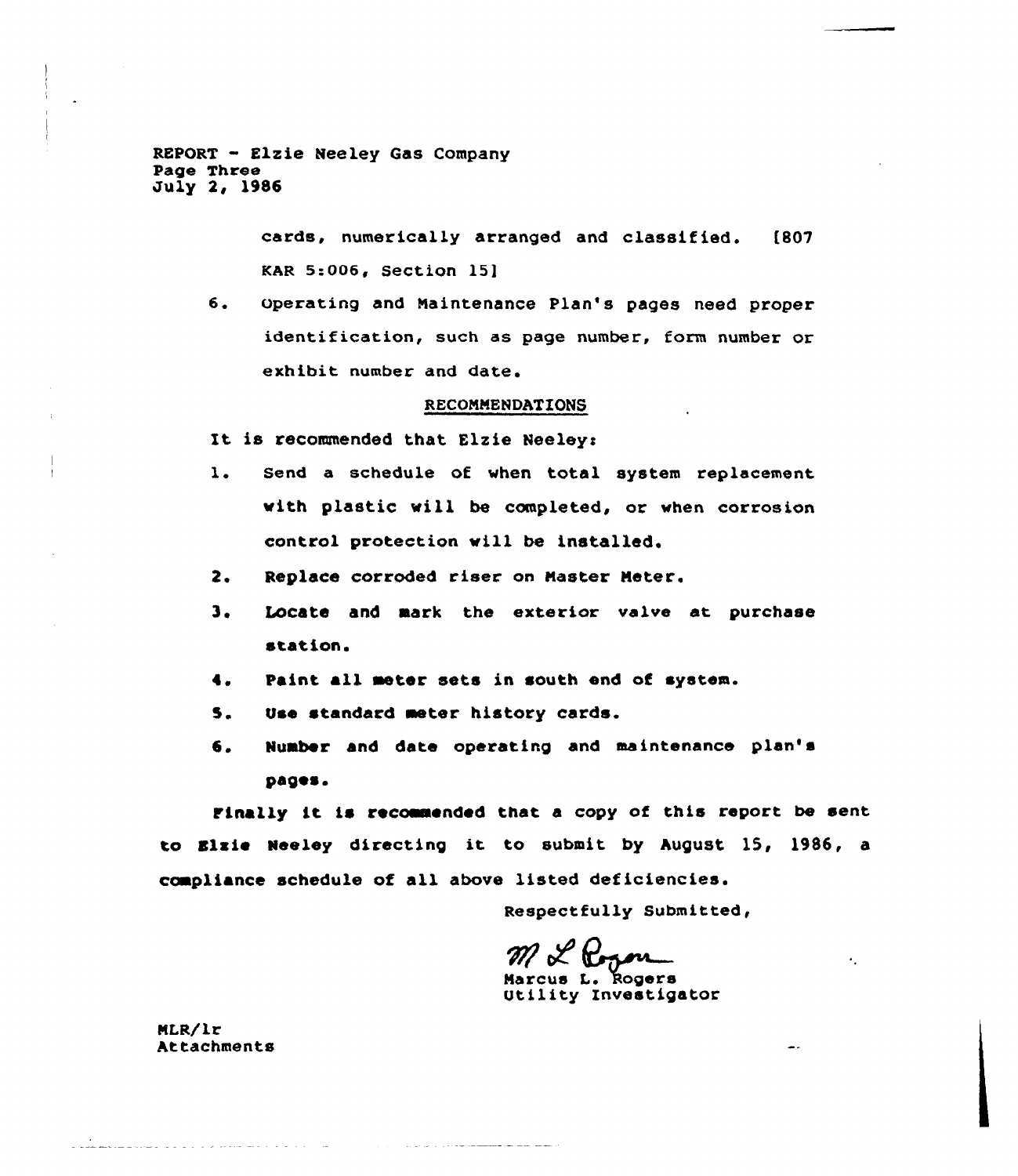Mike Little Gas Company, Inc.

**P.O. BOX 69 MELVIN. KENTUCKY 41650** 

November 21, 1965

RECEIVED

YOV 2.5 1985

**SIVILLE OF BTILITY LINGINEERING & SERVICES** 

Mr. Claude G. Mhorer, Jr., Director Division of Utility Engineering and Services Public Service Counistion 730 Sobenkel Lane P.O. Box 615 Prenkfort, Kentucky 40602

Dear Mr. Ehorer:

# $III:$  Utility Inspection - Elmin Moday Cas (b.  $10/25/85$

I had planned to replace the remaining steel lines and rebuild the housing authority berder station this fall, but, I couldn't get back to do this project because of a situation coming up in Phelps. It will be the first job I will start in the Spring 1966.

As for the leaks found in the service line and in the main, have been repaired.

Corresion control won't be necessary after construction has been completed in the spring.

Odorisation is being checked weekly and being recorded.

Customer's exposed service line has been buried.

Our meter change out progress will be brought up to date before the end of 1985. All meter reports will be on the computer in the mear future.

Sincerely.

MIKE LITTLE, PRESIDENT **MEIL MELEY GAS COUPANY**